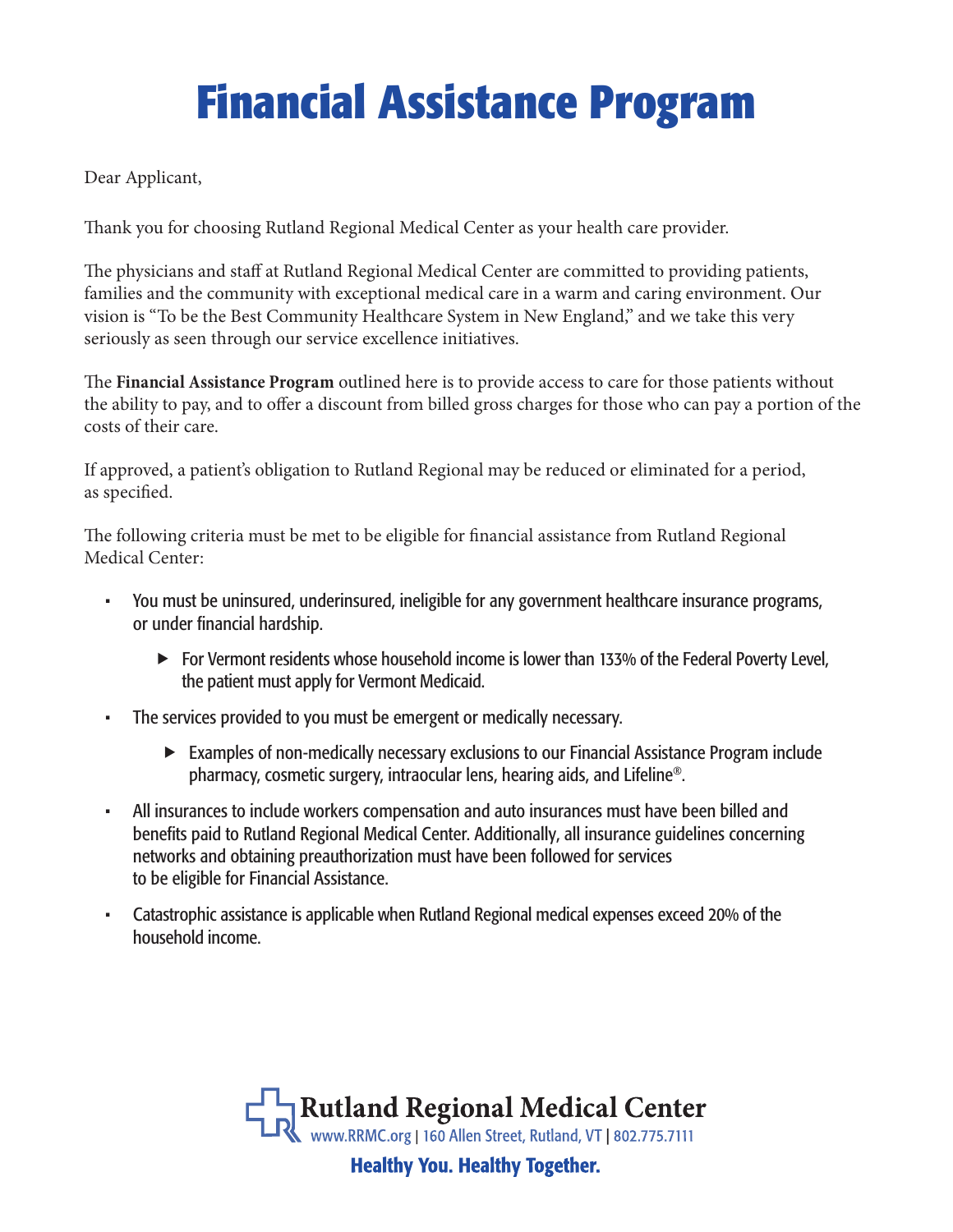| 2022 Federal Poverty Guidelines for Financial Assistance Program (FAP) |                                              |                                                                                                                                                                            |              |              |
|------------------------------------------------------------------------|----------------------------------------------|----------------------------------------------------------------------------------------------------------------------------------------------------------------------------|--------------|--------------|
| <b>Persons in</b><br><b>Household</b>                                  | <b>Federal Poverty</b><br><b>Level (FPL)</b> | <b>Up to 300% FPL</b>                                                                                                                                                      | 301-400% FPL | 401-500% FPL |
| 1                                                                      | \$13,590                                     | \$40,770                                                                                                                                                                   | \$54,360     | \$67,950     |
| $\overline{2}$                                                         | \$18,310                                     | \$54,930                                                                                                                                                                   | \$73,240     | \$91,550     |
| 3                                                                      | \$23,030                                     | \$69,090                                                                                                                                                                   | \$92,120     | \$115,150    |
| 4                                                                      | \$27,750                                     | \$83,250                                                                                                                                                                   | \$111,000    | \$138,750    |
| 5                                                                      | \$32,470                                     | \$97,410                                                                                                                                                                   | \$129,880    | \$162,350    |
| 6                                                                      | \$37,190                                     | \$111,570                                                                                                                                                                  | \$148,760    | \$185,950    |
| 7                                                                      | \$41,910                                     | \$125,730                                                                                                                                                                  | \$167,640    | \$209,550    |
| 8                                                                      | \$46,630                                     | \$139,890                                                                                                                                                                  | \$186,520    | \$233,150    |
| <b>Allowed Discount</b>                                                | 100%<br>75%                                  |                                                                                                                                                                            | 50%          |              |
| <b>Amount Owed</b>                                                     |                                              | 0%                                                                                                                                                                         | 25%          | 50%          |
|                                                                        | Single<br>Couple                             | Note: Applicants will be denied when liquid assets are more than the<br><b>Medicare Low Income Beneficiary Limitation:</b><br>\$8,400<br>$\, = \,$<br>\$12,600<br>$\equiv$ |              |              |

• Household income and assets must be within guidelines:

If you feel you are eligible and wish to apply for The Rutland Regional Medical Center Financial Assistance Program, please complete the enclosed application form. Please note, you will continue to be financially responsible for all services you receive until your application has been submitted and approved.

If you have any questions or require help in understanding any part of the application process, please contact one of our **Financial Counselors at 802.747.1648** or contact us by email at: patientaccounts@rrmc.org.

For help in completing the application in person our Financial Counselors are available Monday through Friday, 8am – 5pm at the Rutland Regional Medical Center, Financial Counseling Office, 160 Allen Street, Rutland, VT 05701.

Completed applications should be forwarded to the following address:

**Rutland Regional Medical Center ATTN: Financial Counseling 160 Allen Street Rutland, VT 05701**

A postage paid envelope is included for your convenience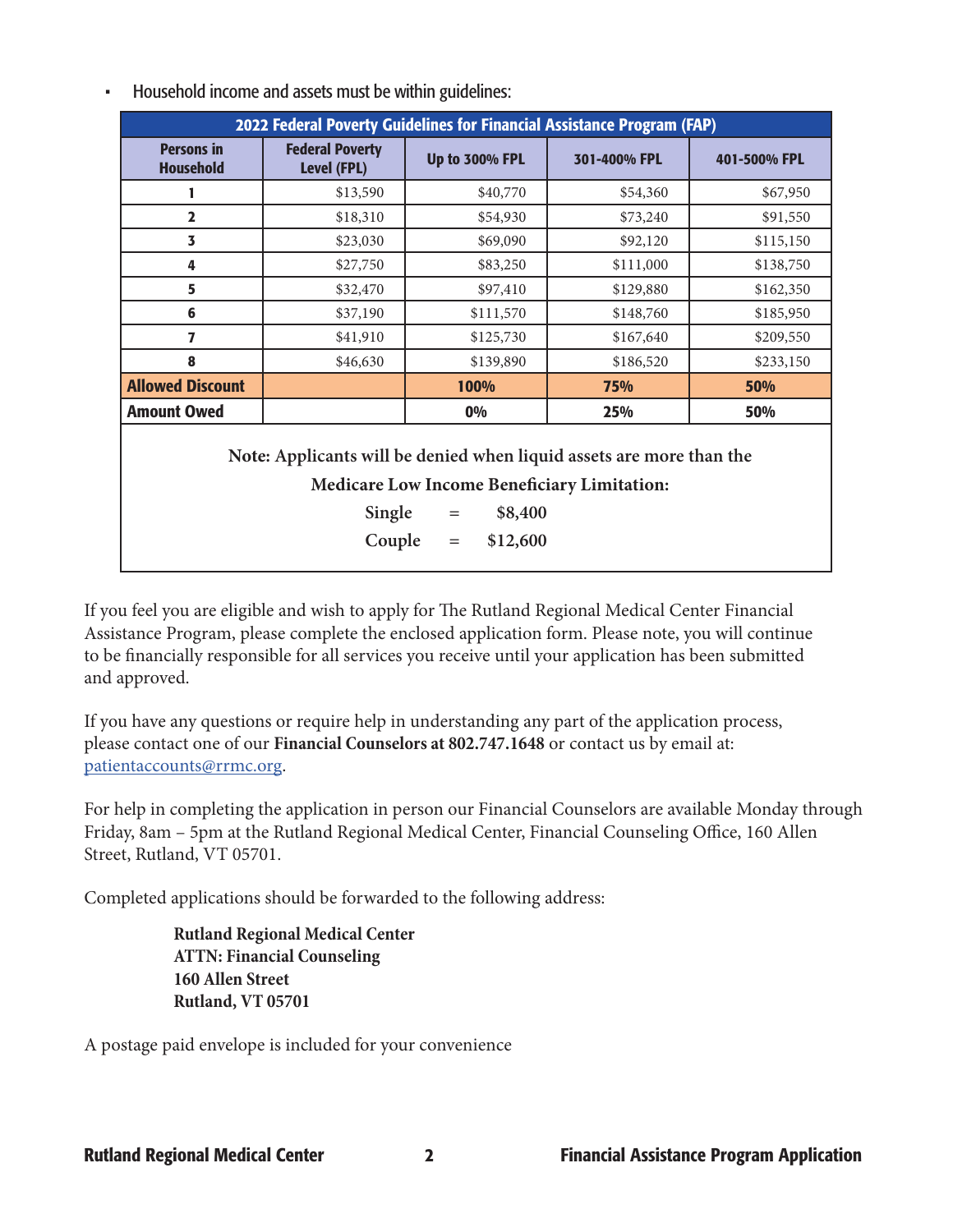### **Required Document Checklist**

To determine if you qualify for assistance, you will need to show proof of your income, and supply supporting documents. Please fill out the attached application in full, sign it, and send the application along with a copy of each of the following documents (those that are applicable) for your household:

NOTE: If sending Bank Statement or online documentation, copies must include the bank name, client name, balance and current date.

- $\Box$  Complete copy of your most recent Federal Income Tax Return and all schedules and forms, e.g. 1040, 1099 etc. Note: Cannot substitute W2's, summaries, etc.
- $\Box$  Self-employed/Sole Proprietor must provide complete documentation of the following:
	- a.) Federal Tax Returns and
	- b.) Last 3 months Profit and Loss statement
- $\Box$  Copies of your four (4) most recent pay stubs, from your employer.
- $\Box$  Copy of three (3) consecutive months of bank or other financial statements (e.g., savings, checking, money market, etc.).
- $\Box$  Copy of unemployment benefits statement if applicable (e.g., check, bank statement, online, etc.).
- $\Box$  Copy of disability compensation benefit statement/award letter (e.g., check, bank statement, online, etc.).
- $\Box$  Copy of social security, pension, retirement income (e.g., award letter, check stub, bank statement, etc.).
- $\Box$  Copy of food stamps, housing subsidy, ANFC income (e.g., award letter, check, bank statement, online, etc.).
- $\Box$  Documentation of child support and/or alimony paid or received (e.g., cancelled check, garnishment, bank statement, etc.).
- ☐ Rental Income Copy of current Schedule E of IRS form.
- $\Box$  If an application for state assistance, (e.g. Medicaid, State Health Exchange) has been made in the last 60 days and you have received a decision, please provide a copy.
- $\Box$  Other:

Please use the above checklist to ensure that we have all the information we need to quickly and correctly process your application.

It is important that your application be complete, and that all necessary documentation is received. Applications received without supporting documents cannot be processed. All information you provide to us is confidential.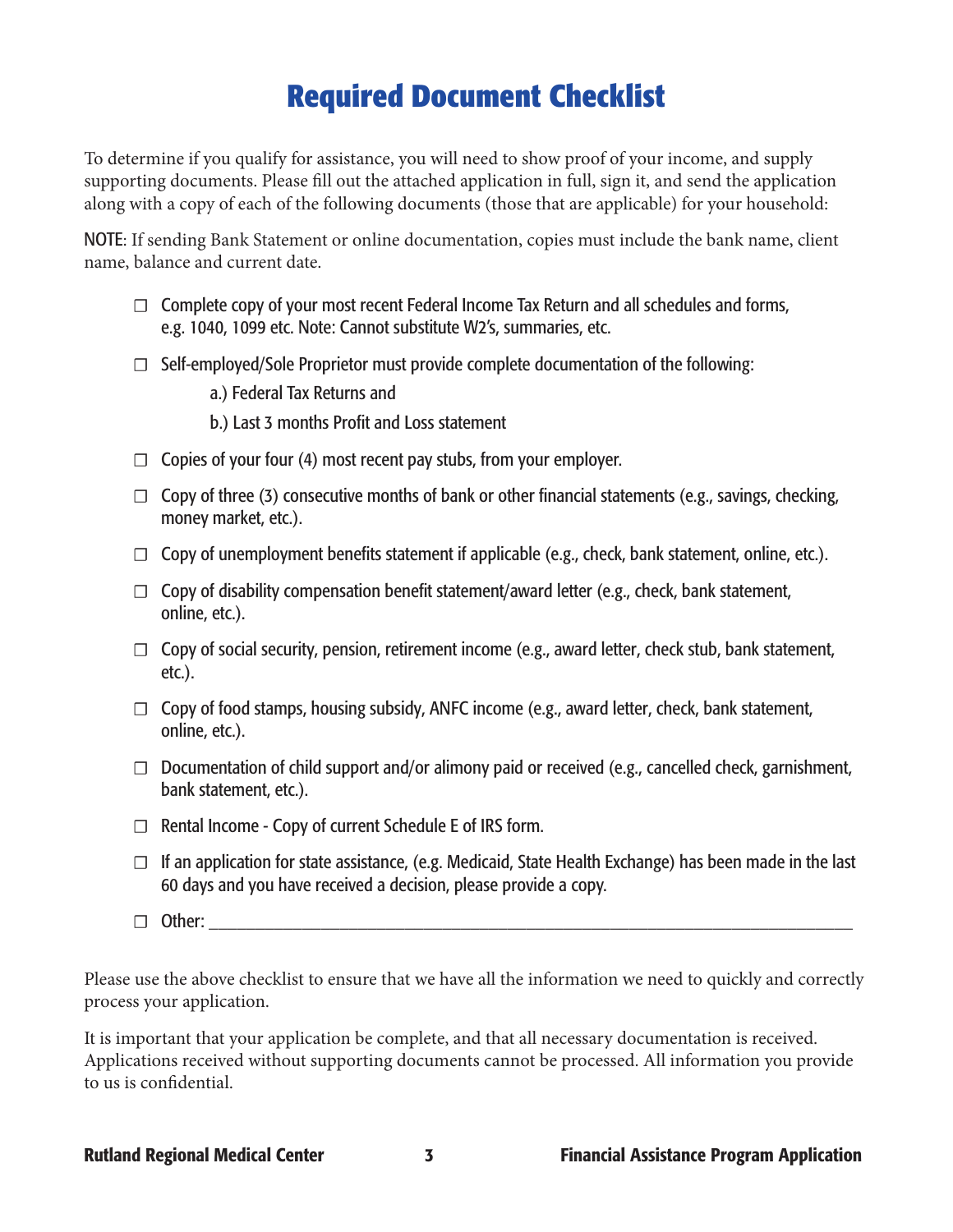## **Frequently Asked Questions & Information You Should Know**

#### Where can I get an application?

- Applications are available at Rutland Regional Medical Center, 160 Allen Street, Rutland, VT 05701 in the Financial Counseling office.
- Request an application by phone during business days between 8am and 5pm by calling 802.747.1648.
- Request an application by email at patientaccounts@rrmc.org.
- To view and/or print the Financial Assistance Application online, go to http://www.rrmc.org/patient-visitors/paying-your-bill/financial-assistance/

### Can I get help completing my application?

Yes. Please contact one of our Financial Counselors at 802.747.1648 or contact us by email at: patientaccounts@rrmc.org. If you would like to speak to a representative in person, our Financial Counseling Office is located at the Rutland Regional Medical Center, 160 Allen Street, Rutland, VT 05701 on the ground floor, across from the gift shop.

### If a question or section does not pertain to me, can it be left blank?

No. We cannot assume an unanswered question or section means it does not apply to you. One of the requirements when applying for financial assistance with Rutland Regional Medical Center is a complete application. If a section or question does not apply, write "N/A" for not applicable.

#### Why was the verification I sent for my bank account(s) not accepted?

We require a copy of the original bank statement(s). If this is not available, we will only accept a substitute statement which has the following: bank name, client name, type of account, current date, and current balance. Each of these items must be printed on bank letterhead and not handwritten.

#### What is a benefit award letter?

If you are receiving social security or disability benefits, this is the yearly letter that social security sends notifying you of your monthly eligible benefits. For verification purposes we will accept a copy of the benefit award letter, a copy of your social security (disability) check or if you have direct deposit, we will accept your bank statement showing your social security deposit as verification. Whichever verification is used, the monthly eligibility benefits should match the amount given on the application.

### I sent my W2's then I received my application back asking for my Federal Tax Return. Why?

There is a difference between your W-2's and your Federal Tax Return. A W-2 is simply a statement of your earnings. Your Federal Tax Return is a complete recording of your total income. We require a copy of your Federal Tax Return. W-2's cannot be used as a substitute. We also do not accept summaries from your eFiles of Federal Tax Returns. If you do not have a copy of your Federal Tax Return contact the Internal Revenue Service (IRS) at 800.908.9946 and request a tax return transcript at no cost or visit www.irs.gov/Individuals/Get-transcript.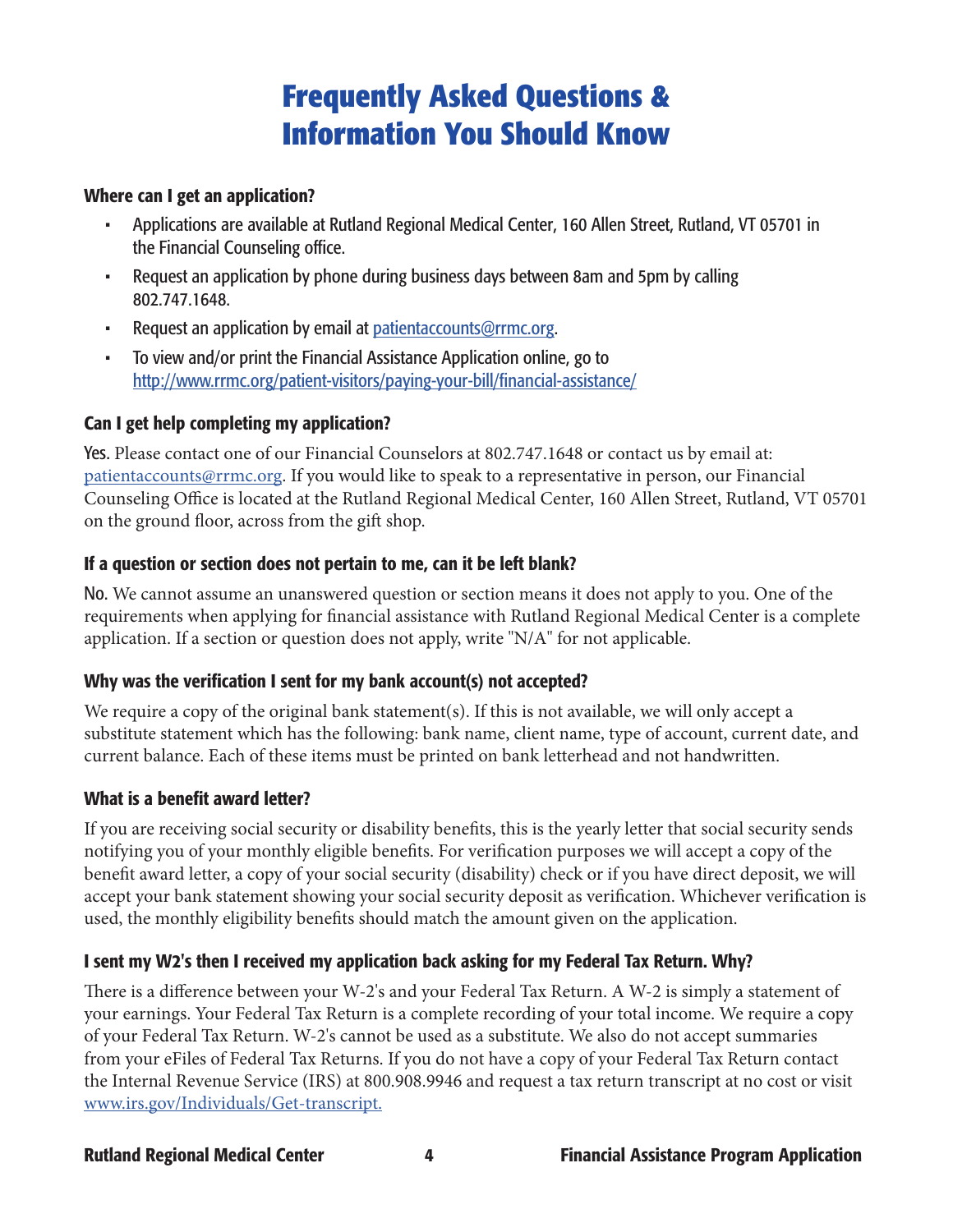#### What year of my Federal Tax Return do I send?

Provide the most current year – after April 15.

#### My employer does not provide pay stubs, what should I do?

If pay stubs are not provided by your employer, an affidavit on letterhead from the company you work for will be accepted. The affidavit must show gross pay, deductions, and net pay for one month. Please note, income verification is required from all members of your household.

#### I do not complete a quarterly profit and loss for my business. Can I just send my current Federal Tax Return?

If you are self-employed, you will need to provide us with the most current Federal Tax Return and the current year quarterly profit and loss statement. Even though your business may not complete a profit and loss, it is a requirement when you apply for the Financial Assistance Program. For your convenience, a Profit & Loss template worksheet is available upon request.

#### What is the coverage period for financial assistance?

The Financial Assistance Program will cover balances first billed 240 days prior to approval date and one year forward. Any excess patient payments made during this time will be refunded. Applicants may reapply after the current coverage period ends.

#### How often do I need to re-apply for financial assistance?

The Financial Assistance Program at Rutland Regional Medical Center is not an insurance company or a program such as Medicaid. We are here to assist patients who face financial hardship and are unable to pay their bills. The program application approval period extends for one year from the approval date.

#### Income and Asset Guidelines

To be eligible for financial assistance from Rutland Regional Medical Center, your income and assets should be at or below the monthly guidelines shown below. Some items such as your primary residence and non-recreational vehicles are not considered assets for this purpose. If your income and/or assets exceed the guidelines (500%) but you have extenuating circumstances, an application may be considered when submitted with a letter explaining your extenuating circumstances. In order to manage our resources responsibly and to allow Rutland Regional Medical Center to provide the appropriate level of assistance to the greatest number of persons in need, Rutland Regional Medical Center has implemented a policy with guidelines to help based upon a sliding fee scale. Balances after any financial assistance has been applied shall remain the responsibility of the patient and should be paid promptly.

#### Discrimination is Against the Law

Rutland Regional Medical Center complies with applicable federal civil rights laws and does not discriminate, exclude people or treat them differently on the basis of race, color, sex, sexual orientation, gender identity or expression, ancestry, place of birth, HIV status, national origin, religion, marital status, age, language, socioeconomic status, physical or mental disability, protected veteran status or obligation for service in the armed forces.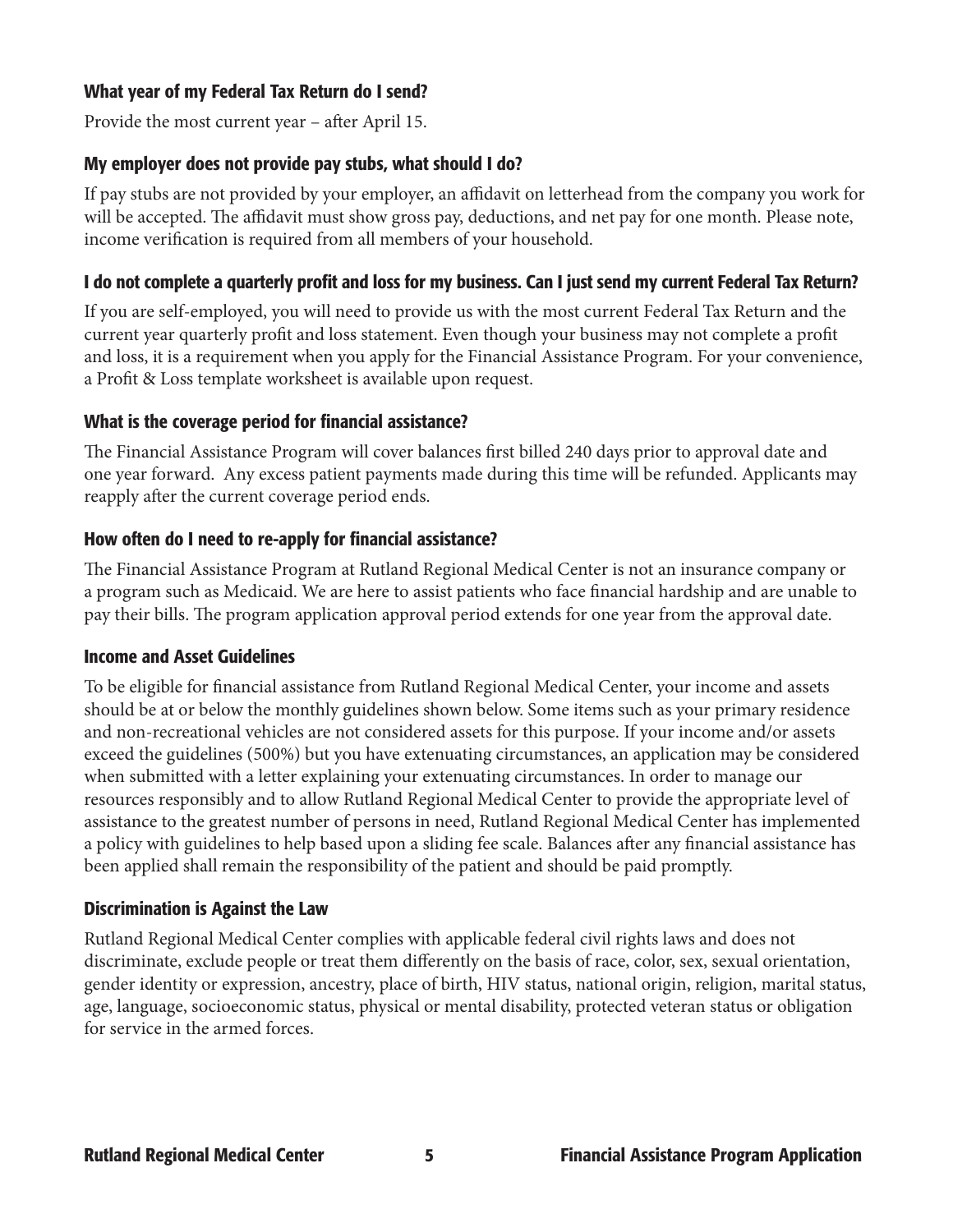# **Financial Assistance Program – Application**

#### Applicant's Information

| <b>Last Name</b>                       | <b>First Name</b> | <b>Middle Initial</b> | <b>Date of Birth</b> | <b>Social Security Number</b>     |
|----------------------------------------|-------------------|-----------------------|----------------------|-----------------------------------|
|                                        |                   |                       |                      |                                   |
|                                        |                   |                       |                      |                                   |
| <b>Address</b>                         | <b>City</b>       | <b>State</b>          | <b>Zip Code</b>      | <b>Home Phone Number</b>          |
|                                        |                   |                       |                      |                                   |
|                                        |                   |                       |                      |                                   |
| <b>Employer or check one:</b>          |                   |                       |                      |                                   |
|                                        |                   | $\Box$ Student        | $\Box$ Unemployed    | $\Box$ Disabled<br>$\Box$ Retired |
| <b>Spouse's Employer or check one:</b> |                   |                       |                      |                                   |
|                                        |                   | $\Box$ Student        | $\Box$ Unemployed    | $\Box$ Retired<br>$\Box$ Disabled |

### Household Information

How many people are residing in your home? \_\_\_\_\_\_\_\_\_\_

Please list everyone residing in your home and their relationship to you:

| <b>Full Name</b> | <b>Last 4 Digits of SSN</b> | <b>Relation to You</b> | <b>Employed? Yes/No</b> |
|------------------|-----------------------------|------------------------|-------------------------|
|                  |                             | <b>Self</b>            |                         |
|                  |                             |                        |                         |
|                  |                             |                        |                         |
|                  |                             |                        |                         |
|                  |                             |                        |                         |
|                  |                             |                        |                         |
|                  |                             |                        |                         |

If you need more space, list additional people on a separate piece of paper and attach to this application.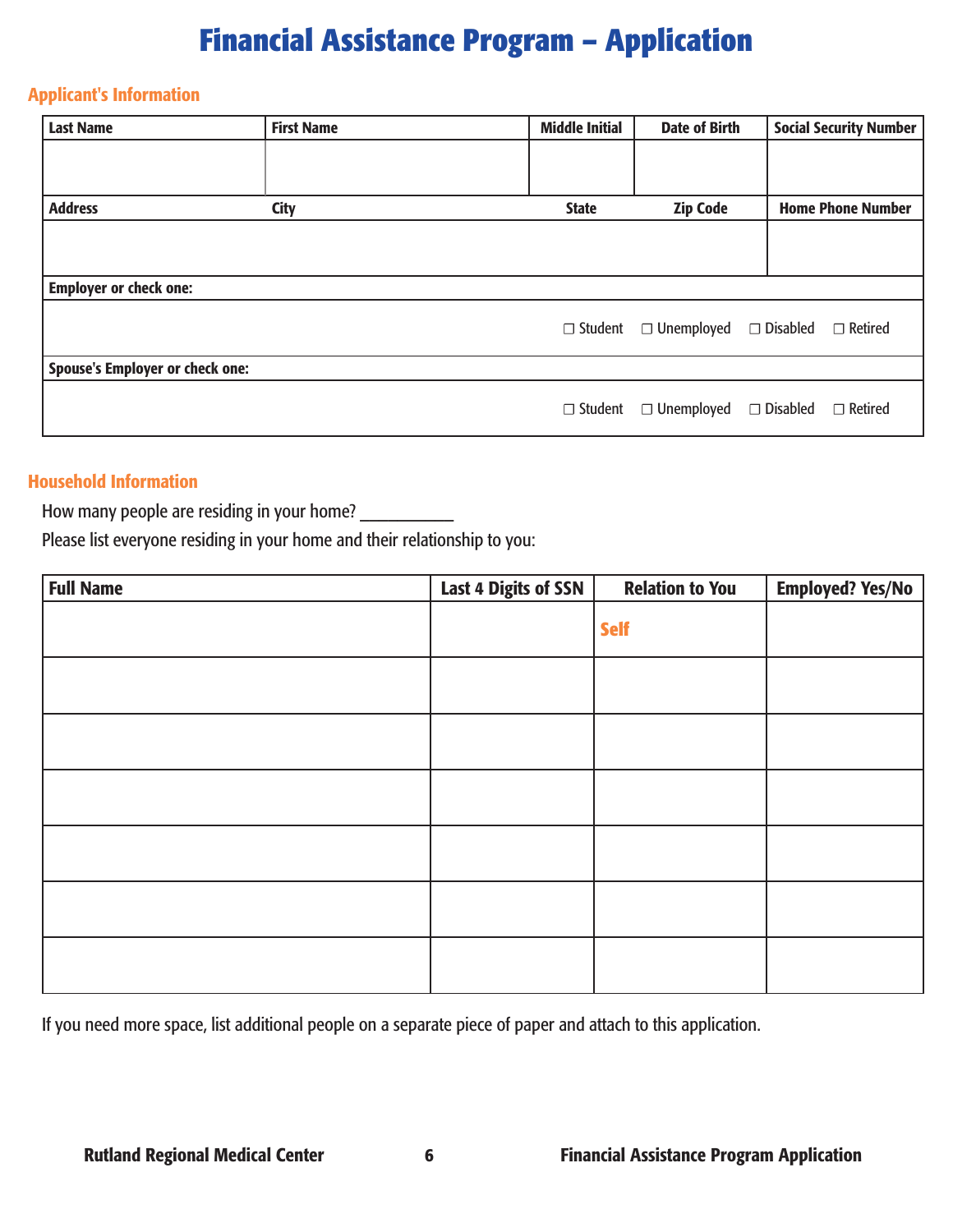### Additional Information

| Are you covered under any health insurance policy? $\Box$ Yes $\Box$ No                                                                                                     |                                                                                                     |  |  |  |
|-----------------------------------------------------------------------------------------------------------------------------------------------------------------------------|-----------------------------------------------------------------------------------------------------|--|--|--|
| If yes, list insurance $(s)$ :                                                                                                                                              |                                                                                                     |  |  |  |
|                                                                                                                                                                             |                                                                                                     |  |  |  |
|                                                                                                                                                                             |                                                                                                     |  |  |  |
| If no, answer next question:                                                                                                                                                |                                                                                                     |  |  |  |
|                                                                                                                                                                             | Did you ever enroll in Vermont Health Connect? □ Yes □ No If yes, date: ___________________________ |  |  |  |
|                                                                                                                                                                             |                                                                                                     |  |  |  |
| Note: Final eligilibility determination letter will be required.                                                                                                            |                                                                                                     |  |  |  |
|                                                                                                                                                                             |                                                                                                     |  |  |  |
| Did you file and/or are you required to file a Federal Income Tax Return? $\Box$ Yes $\Box$ No<br>If yes, you must provide copies of your current Federal Income Tax Return |                                                                                                     |  |  |  |
| If no, reason:                                                                                                                                                              |                                                                                                     |  |  |  |

#### Expenses & Liabilities

All fields must be filled out. Enter n/a or \$0 if not applicable.

| <b>Monthly Living Expenses</b> |                                                                    |                          |  |  |  |  |
|--------------------------------|--------------------------------------------------------------------|--------------------------|--|--|--|--|
|                                | <b>Monthly Expense</b>                                             | <b>Comments</b>          |  |  |  |  |
| Rent                           | \$                                                                 |                          |  |  |  |  |
| <b>Utilities</b>               | \$                                                                 |                          |  |  |  |  |
| <b>Health Insurance</b>        | \$                                                                 |                          |  |  |  |  |
| <b>Alimony</b>                 | \$                                                                 |                          |  |  |  |  |
| <b>Child Support</b>           | \$                                                                 |                          |  |  |  |  |
| <b>Child Care</b>              | \$                                                                 |                          |  |  |  |  |
| <b>Other</b>                   | \$                                                                 |                          |  |  |  |  |
|                                |                                                                    |                          |  |  |  |  |
|                                |                                                                    | <b>Installment Debts</b> |  |  |  |  |
|                                | <b>Unpaid Balance</b><br><b>Monthly Payment</b><br><b>Comments</b> |                          |  |  |  |  |
| <b>Mortgage</b>                | \$                                                                 | \$                       |  |  |  |  |
| Auto (1)                       | \$                                                                 | \$                       |  |  |  |  |
| Auto (2)                       | \$                                                                 | \$                       |  |  |  |  |
| <b>Hospital</b>                | \$                                                                 | \$                       |  |  |  |  |
| <b>Private Doctor</b>          | \$                                                                 | \$                       |  |  |  |  |
| <b>Credit Cards</b>            | \$                                                                 | \$                       |  |  |  |  |
|                                |                                                                    |                          |  |  |  |  |

If necessary, list additional debts on a separate sheet of paper and attach to this application.